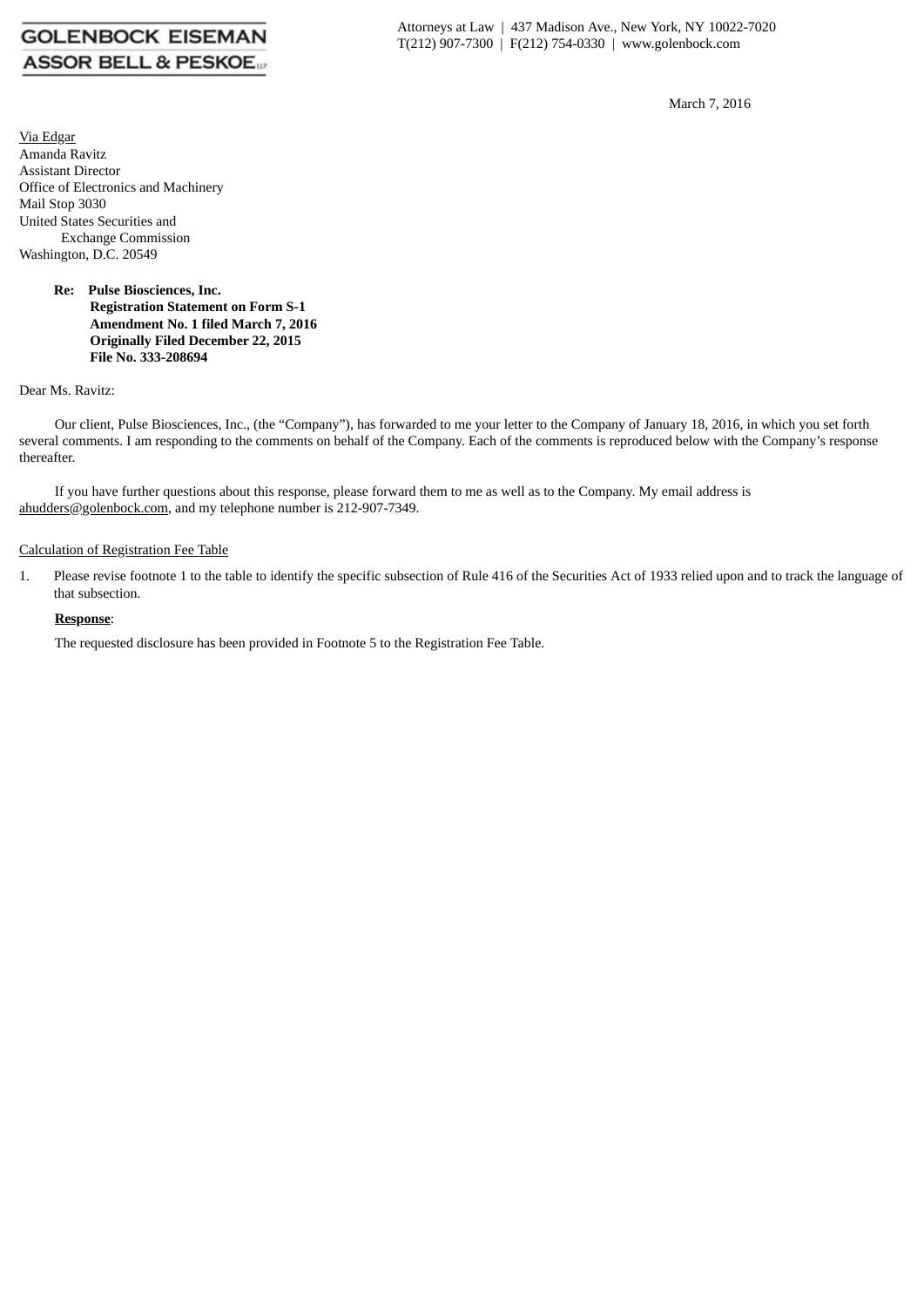# Prospectus Cover Page

2. Please highlight your relationship with MDB Capital Group, LLC mentioned in the last paragraph on page 8.

# **Response**:

The Company relationship with MDB Capital Group, LLC has been added to the prospectus cover page.

#### Prospectus Summary, page 1

3. Please revise your prospectus summary disclosure on pages 1-6 to avoid repetition of the detail that you include later in your prospectus. For example, we note that much of the disclosure and related footnotes in the summary appear in the disclosure and footnotes beginning on page 26 and elsewhere in your prospectus.

# **Response**:

The summary has been edited to reduce the repetition of information that is found in the business discussion.

4. Please tell us whether you commissioned any of the third-party data presented in your prospectus. Also, provide us with copies of the documents mentioned in the footnotes on pages 1-4.

#### **Response**:

The Company did not commission any of the third-party data presented in the prospectus. The data presented has been obtained from public sources. We have disclosed, however, that Dr. Nuccitelli, our Chief Science Officer, authored many of the studies and papers, which funding was under NIH grants, and he authored one paper in 2015, which was while he was employed by the Company.

5. Regarding the authors mentioned in the footnotes throughout your prospectus, please disclose the relationship between you and the authors. For example, we note the references in several footnotes on pages 1-3 to "Nuccitelli R" and your disclosure on page 71 that Dr. Richard Nuccitelli is your Chief Science Officer and your disclosure in footnote (10) on page 75.

#### **Response**:

The Company has disclosed in the prospectus summary that various materials cited as supporting documentation for textual statements were authored by Dr. Richard Nuccitelli, who is the Chief Science Officer of the Company. Additionally, the Company has added disclosure about other aspects of Dr. Nuccitelli's relationship with the Company and the fact that companies he owned are financial predecessors to the Company.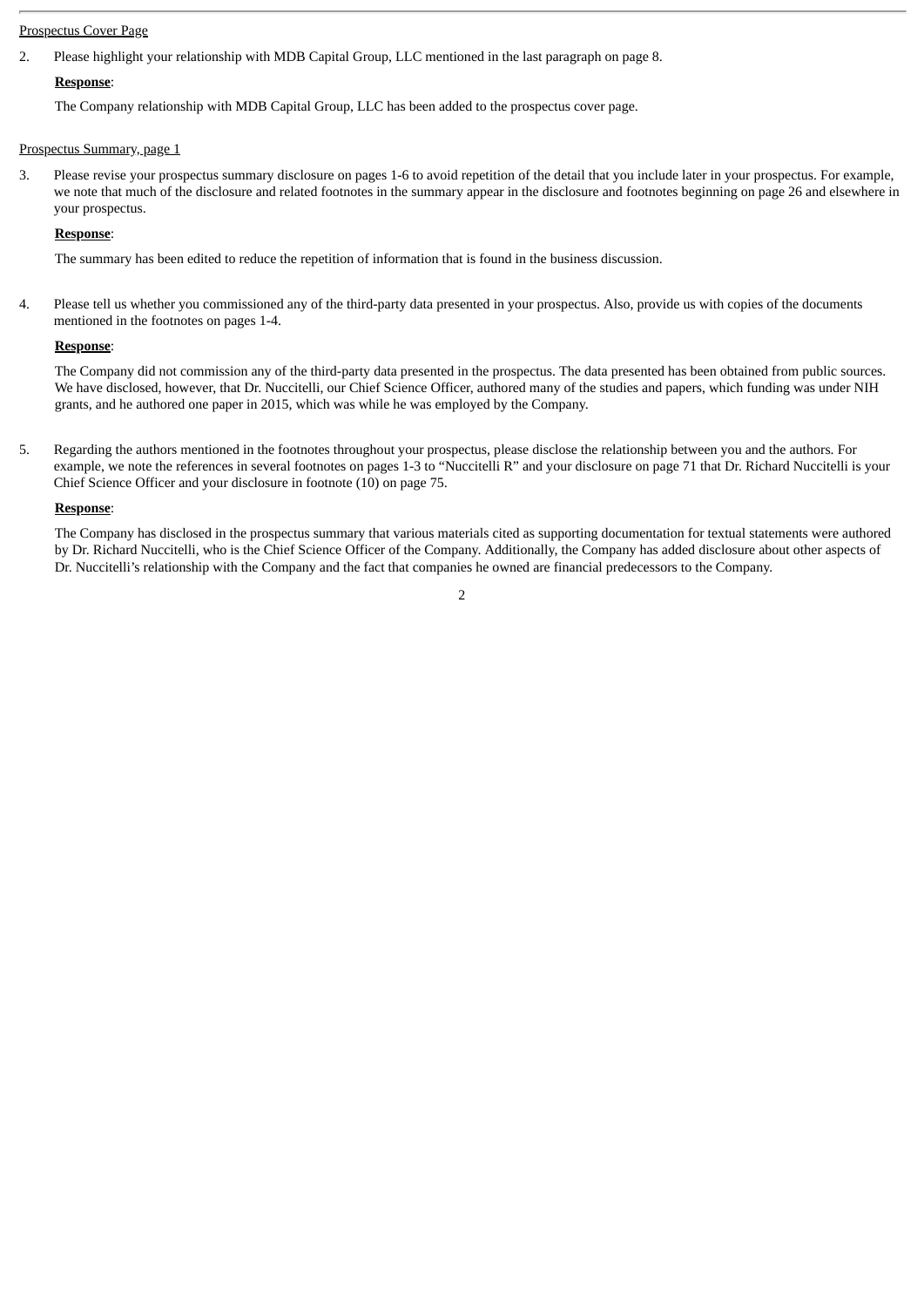6. Please revise the disclosure in the summary to highlight your disclosure that appears on page 48 that the report of the independent registered public accounting firm on your consolidated financial statements contains an explanatory paragraph regarding your ability to continue as a going concern. Also, disclose your accumulated deficit as of September 30, 2015. In addition, expand your Risk Factors section to include a risk factor to highlight the explanatory paragraph and your accumulated deficit.

### **Response**:

The requested disclosure has been provided in the prospectus summary.

7. If the pre-clinical evidence that you mention in the second paragraph on page 1 and at the bottom of page 2 is the not the result of your studies, revise to remove any implication to the contrary. In this regard, tell us about any relationships you had with the studies, including whether you commissioned the studies.

# **Response**:

The Company has clarified the disclosure about the origin of the NPES discovery, noting that the Old Dominion University, other entities and other scientists have worked on this technology.

8. Please revise the disclosure about the studies mentioned at the bottom of page 2 to clearly state, if true, that the studies are animal trials. In this regard, we note your disclosure at the bottom of page 27 about animal studies.

#### **Response**:

The Company has indicated that studies have been on animals, including mice and rat studies.

9. With a view toward balanced disclosure as to what your technology has shown in pre-clinical studies, tell us whether your studies have revealed any material disadvantages.

#### **Response**:

The Company has added disclosure in the Summary - Overview indicating some of the problems observed in the animal studies and the pain management issue of the application of the technology. This also has been added to the business section.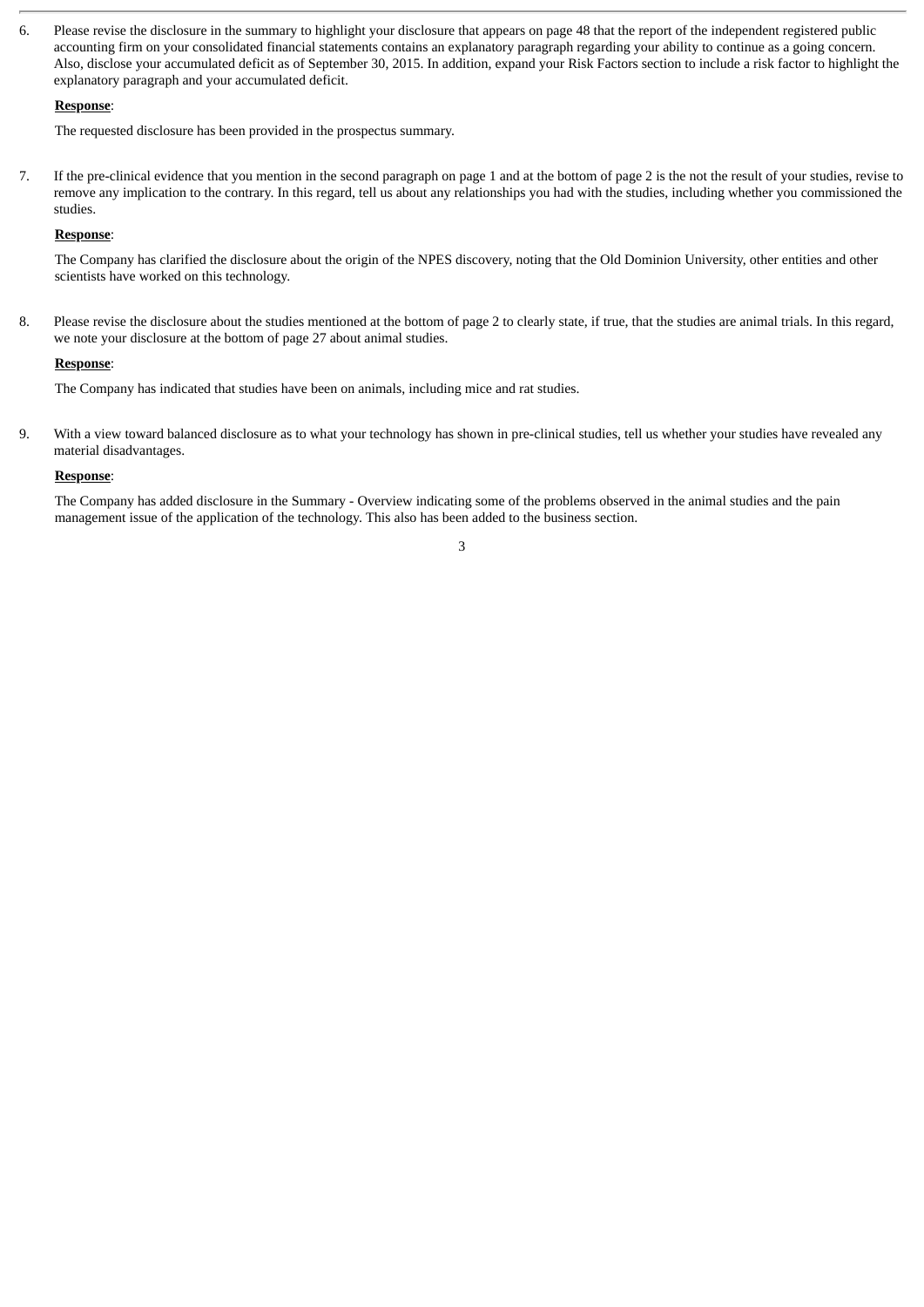10. Please clearly explain each step you must take to reach commercialization of your technology to address the billion dollar markets mentioned on pages 2-4. Also, disclose any material hurdles before you are able to address these markets. If such information is appropriate for your prospectus summary, carefully consider the information that is the most significant, and briefly highlight that information in the summary and include more detailed disclosure elsewhere in your prospectus.

# **Response**:

The Company revised its disclosures to reflect its plans relating to commercialization. The revised disclosure reflects regulatory matters, the role of ongoing clinical trials in shaping its future commercial plans, manufacturing plans and sales and distribution plans. The Company points out that because of the current developmental stage of the Company, it does not have additional details and financial estimates as its ongoing research and development will materially contribute to such decisions.

# Emerging Growth Company, page 7

11. Please supplementally provide us with copies of all written communications, as defined in Rule 405 under the Securities Act, that you or anyone authorized to do so on your behalf, present to potential investors in reliance on Section 5(d) of the Securities Act, whether or not they retain copies of the communications.

# **Response**:

Please be advised that no written communications have been distributed by the Company or anyone authorized to act on its behalf to potential investors in reliance on Section 5(d) of the Securities Act of 1933, as amended. The only document that has been distributed to potential investors has been the filed registration statement to which this letter refers.

4

# Risk Factors, page 9

12. Please include a risk factor to highlight the risk concerning the amount of your goodwill and intangible assets compared to your total assets.

# **Response**:

The requested disclosure concerning the goodwill and intangible assets has been provided in the risk factor section.

# We are subject to regulation in respect of our research and federal funding, page 12

13. Please present as a separate risk factor the risk concerning "March-In rights" mentioned in the last sentence of this risk factor.

# **Response**:

We have included an additional risk factor concerning "march-in rights."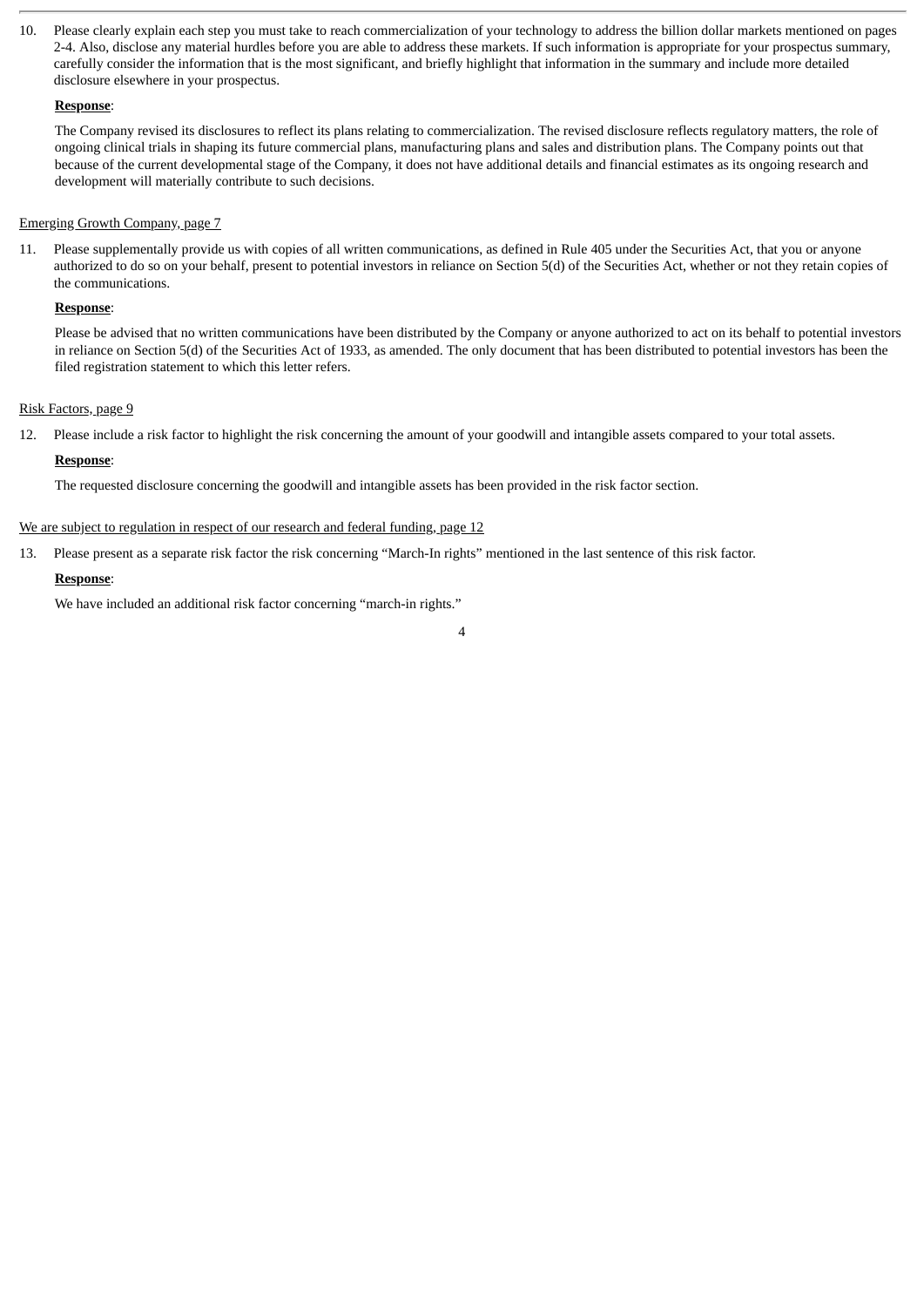# If we fail to maintain proper and effective internal controls, page 17

14. Please tell us the authority on which you relied to determine the December 2016 date mentioned in the last paragraph of this risk factor.

# **Response**:

The Company has changed the risk factor to eliminate the likely date of our first 10-K. Rather the Company has discussed the future compliance obligation under Section 404 of the Sarbanes-Oxley Act in a general way so as not to imply that the Form 10-K for December 31, 2016 is the only or the first report to be subject to that section of the law, as compliance with that particular statute and all the securities laws will commence with the first report required under the Securities Exchange Act of 1934, after the completion of the offering.

#### Our Technology, page 29

15. Please revise the disclosure on page 29 to explain the significance of the phrase "electric field strengths of 10-100 kV/cm." Also, revise the disclosure on page 30 to explain the terms "pyknosis" and "caspace activation" so that they can be understood by an investor not in your industry.

#### **Response**:

The Company has added disclosure to the business section, at "Our Technology" to explain the electric field strengths requirements.

Definitions of pyknosis and caspace have been added after the use of those words.

#### Clinical Trial Results, page 34

16. With a view toward balanced disclosure as to what your technology has shown in clinical studies, tell us whether your studies have revealed any material disadvantages.

#### **Response**:

The Company has added disclosure in the business section, under the subpart entitled "Side Effects of NPES Technology" indicating some of the problems observed in the animal studies and the pain management issue of the application of the technology.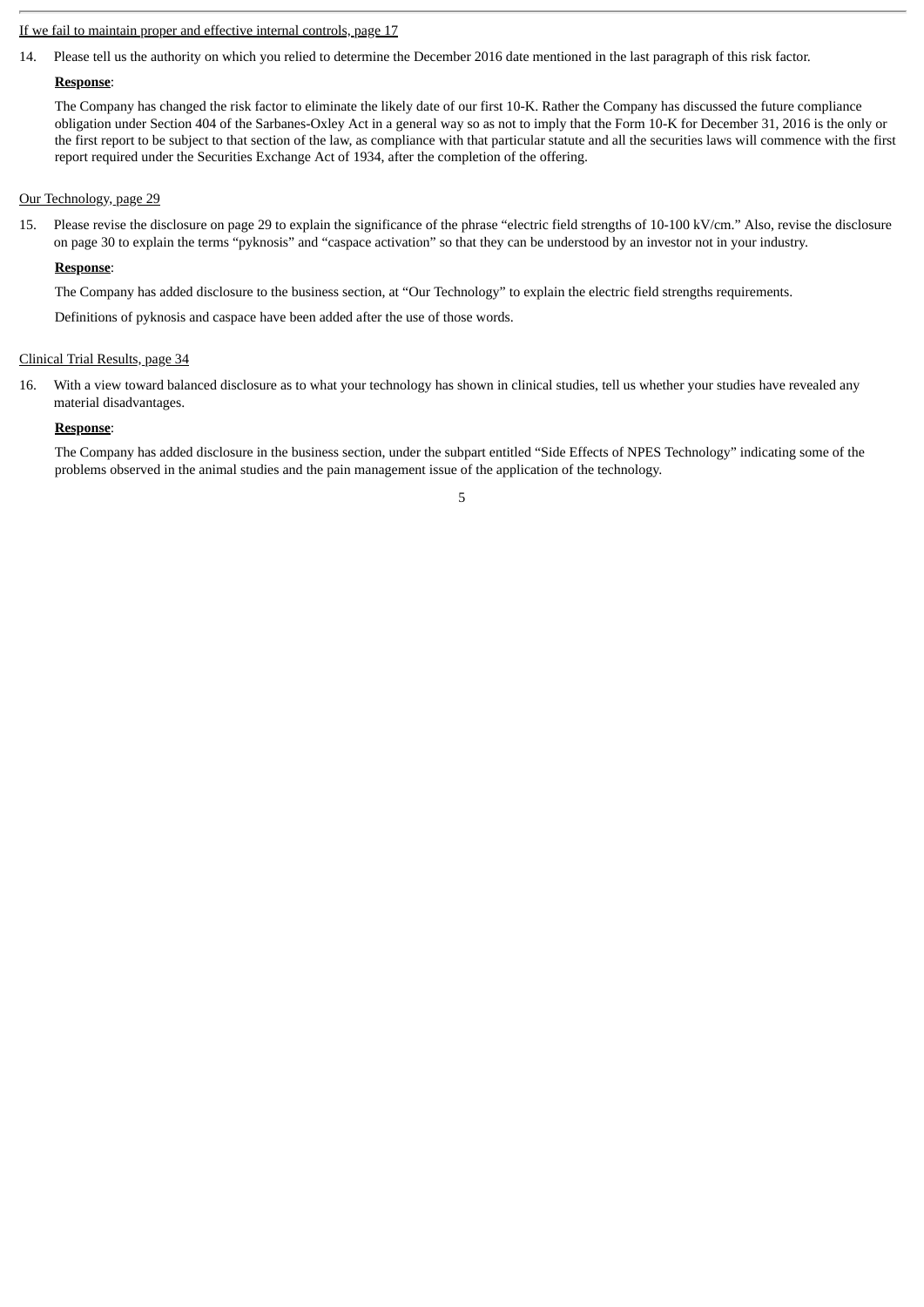#### License and Other Agreements, page 37

17. Please expand the disclosure in the last paragraph on page 37 to identify the "certain milestones."

# **Response**:

The ODURF - EVMS license agreement had six milestones. Five of them were satisfied during 2014 and 2015, with one remaining milestone to be satisfied by December 15, 2018. We have changed the disclosure to indicate only the remaining milestone to be satisfied, rather than discuss those that have been fully satisfied.

18. Please expand the disclosure in the first paragraph on page 38 to disclose the term of the license agreement.

#### **Response**:

The Company has added the expiration date of the AMI-USC license agreement and made other edits to the description of the license agreement to more fully describe the salient points of the agreement.

19. Please expand the disclosure in this section to discuss the material terms of the license agreement and the amended license agreement with AIM [sic].

# **Response**:

The requested disclosure has been provided in the description of the AMI-USC license agreement.

# Management's Discussion and Analysis of Financial Condition and Results of Operations

# Major Transactions in 2014, page 45

20. For the acquisitions of ThelioPulse, BioElectroMed and NanoBlate, you disclose here and on page F-15 in Note 3 that the company utilized the assistance of an outside valuation firm to assist in identifying and evaluating the fair value of the assets acquired. Please revise to clarify the nature and extent of the valuation firm's involvement and management's reliance on the work of the valuation firm. Please refer to Question 141.02 of the Compliance and Disclosure Interpretations on Securities Act Sections, which can be found at http://www.sec.gov/divisions/corpfin/guidance/sasinterp.htm.

# **Response**:

The Company has changed the disclosure to make it clear that management made the valuation decisions, based on information from the valuation firm.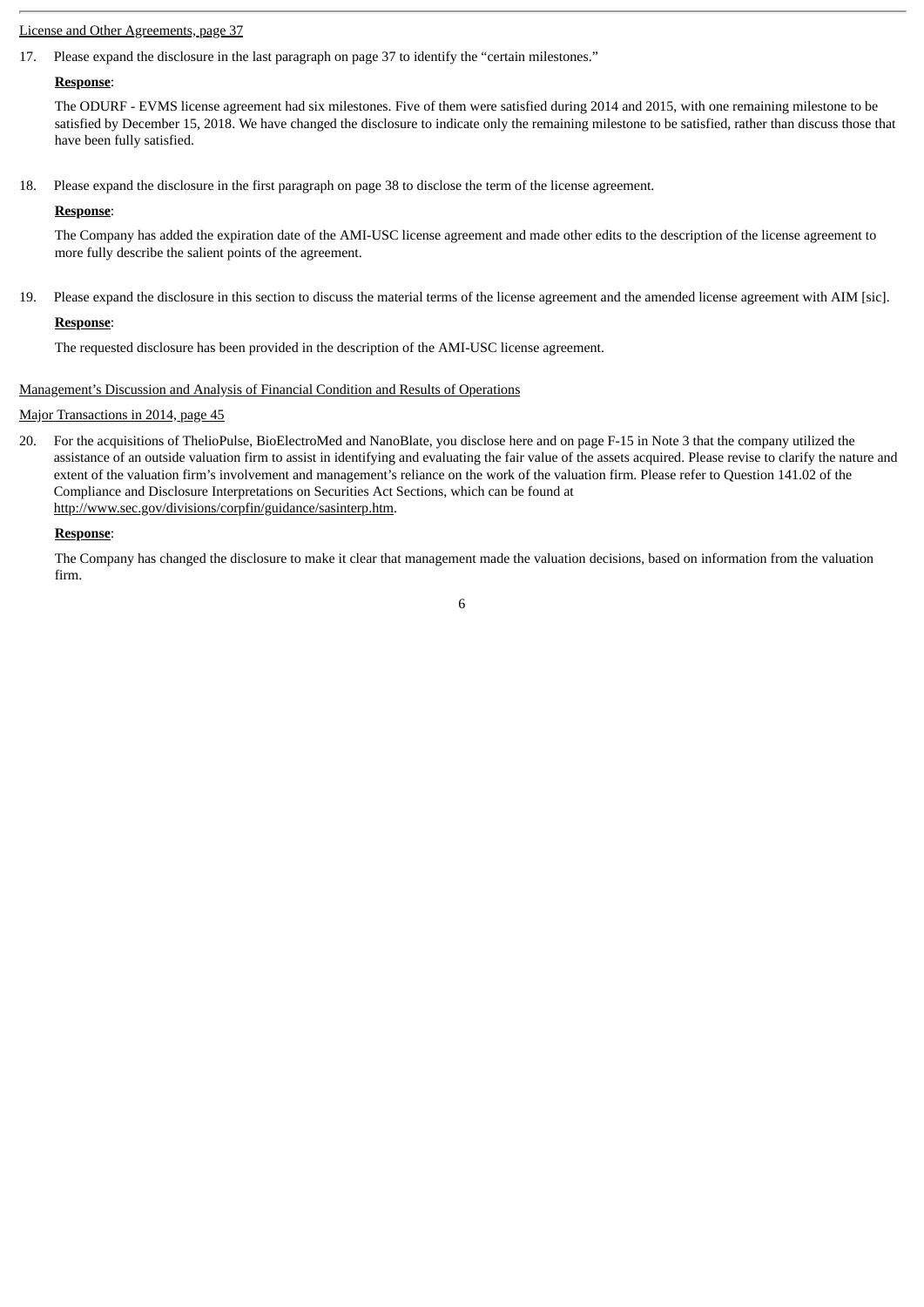# Unaudited Pro Forma Condensed Consolidated Balance Sheet, page 59

#### Pro Forma Adjustments, page 60

21. Please revise adjustment number 4 to more clearly describe the conversion of the notes to common stock, similar to the disclosure provided in the second paragraph of page F-54.

#### **Response**:

The comment relates to a section of the document related to an interim period that has been removed from the document because the Registration Statement has been updated with full-year 2015 information. The Company, however, has continued to present the full-year 2014 pro forma information.

22. Please revise adjustment number 7 to disclose that it also includes the allocation of acquisition purchase price adjustments.

#### **Response**:

The comment relates to a section of the document related to an interim period that has been removed from the document because the Registration Statement has been updated with full-year 2015 information. The Company, however, has continued to present the full-year 2014 pro forma information.

#### Unaudited Pro Forma Condensed Consolidated Statement of Operations, page 63

23. We note that the amounts presented for Pulse Biosciences during the period of May 19, 2014 (inception) through December 31, 2014 do not agree to the audited consolidated statement of operations for the same period presented on page F-4. Please revise the pro forma statement of operations to agree to the historical audited Pulse Biosciences statement of operations. Please also revise the summarized pro forma information presented on page 46 to comply.

#### **Response**:

The Company calls to the attention of the Staff that the information presented is for each of the unconsolidated entities on a stand-alone-basis. In order to facilitate an investor's review of the information relative to the information provided, we have added a reconciliation of the Pulse Biosciences, Inc. results as presented in the unaudited pro-forma information to the audited financial statements.

#### Management, page 65

24. Please expand the disclosure on page 66 to include the business experience of Mr. Levinson from January 2011 to January 2015.

#### **Response**:

The business experience of Mr. Levinson has been modified to include that during the period of January 2011 to January 2015.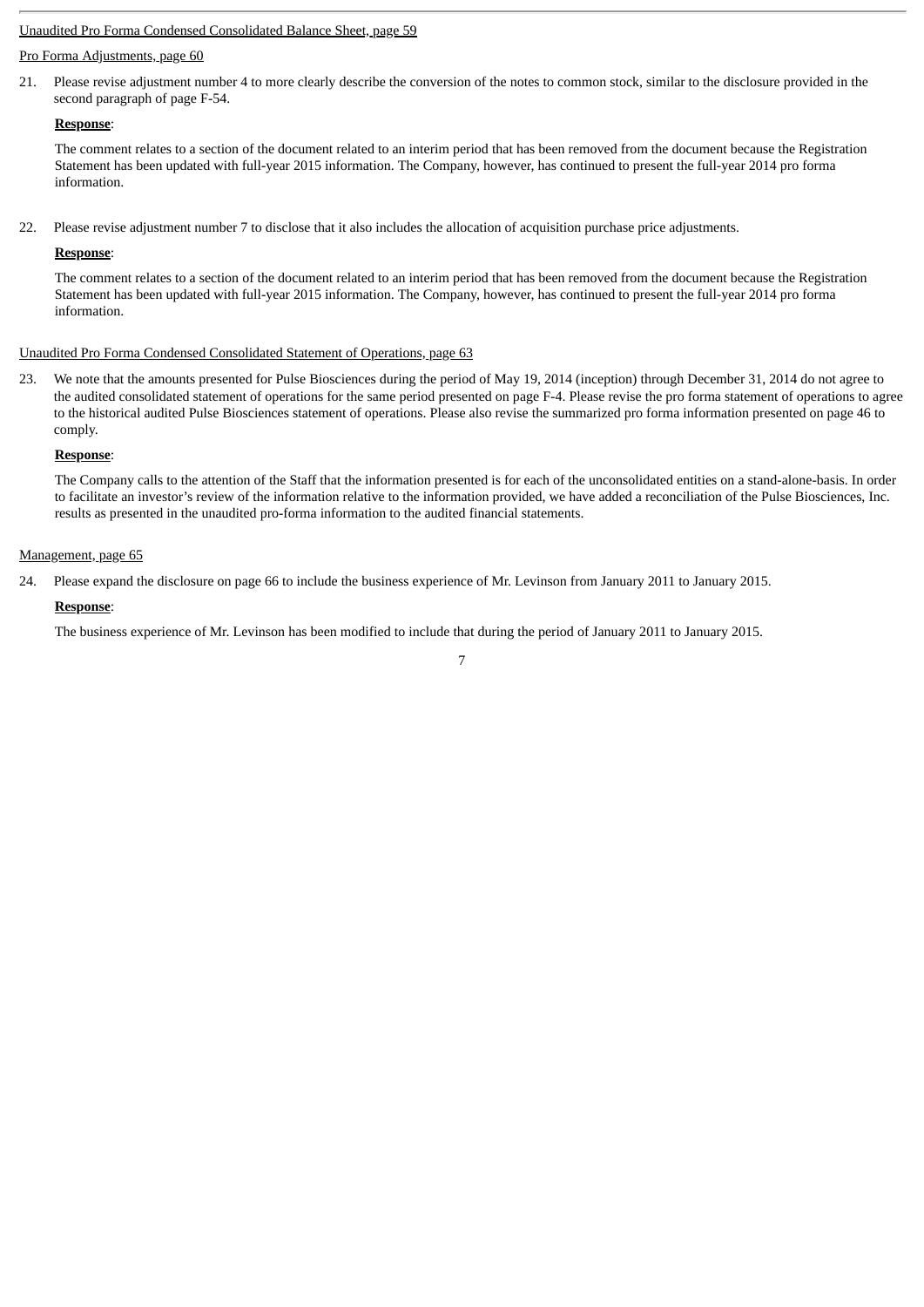#### Executive Compensation, page 70

25. Please update your executive compensation disclosure for the year ended December 31, 2015. Also, update your director compensation disclosure on page 71 for the year ended December 31, 2015.

#### **Response**:

The executive and director compensation sections have been updated for the year ended December 31, 2015.

#### Related Party Transactions, page 73

26. Please tell us whether the proceeds of this offering will be used to pay the amounts owed to the related parties discussed in this section.

### **Response**:

The Company has added disclosure that a portion of the proceeds of this offering may be used to pay the research and collaboration agreement with the Frank Reidy Center, which is located at Old Dominion University. The amount of the funding currently planned to be paid is approximately \$1.0 million under the current budget. Any future amount cannot be determined as the Company and the center have not yet determined what work may be agreed upon and what the budget may be for the agreed upon work, if any.

#### Principal Stockholders, page 74

27. Please disclose the natural person or persons who exercise the sole or shared voting and/or dispositive powers with respect to the shares held by the entities mentioned in the table on page 74.

#### **Response**:

The requested disclosure has been provided in the footnotes to the table.

#### Estimated Use of Proceeds, page 76

28. Please revise to quantify the amount of proceeds to be allocated to each purpose cited in the bullet points on page 76. Also, if the proceeds of this offering would not provide sufficient funds to complete the purposes that you have highlighted, please provide the disclosure required by Instruction 3 to Regulation S-K Item 504.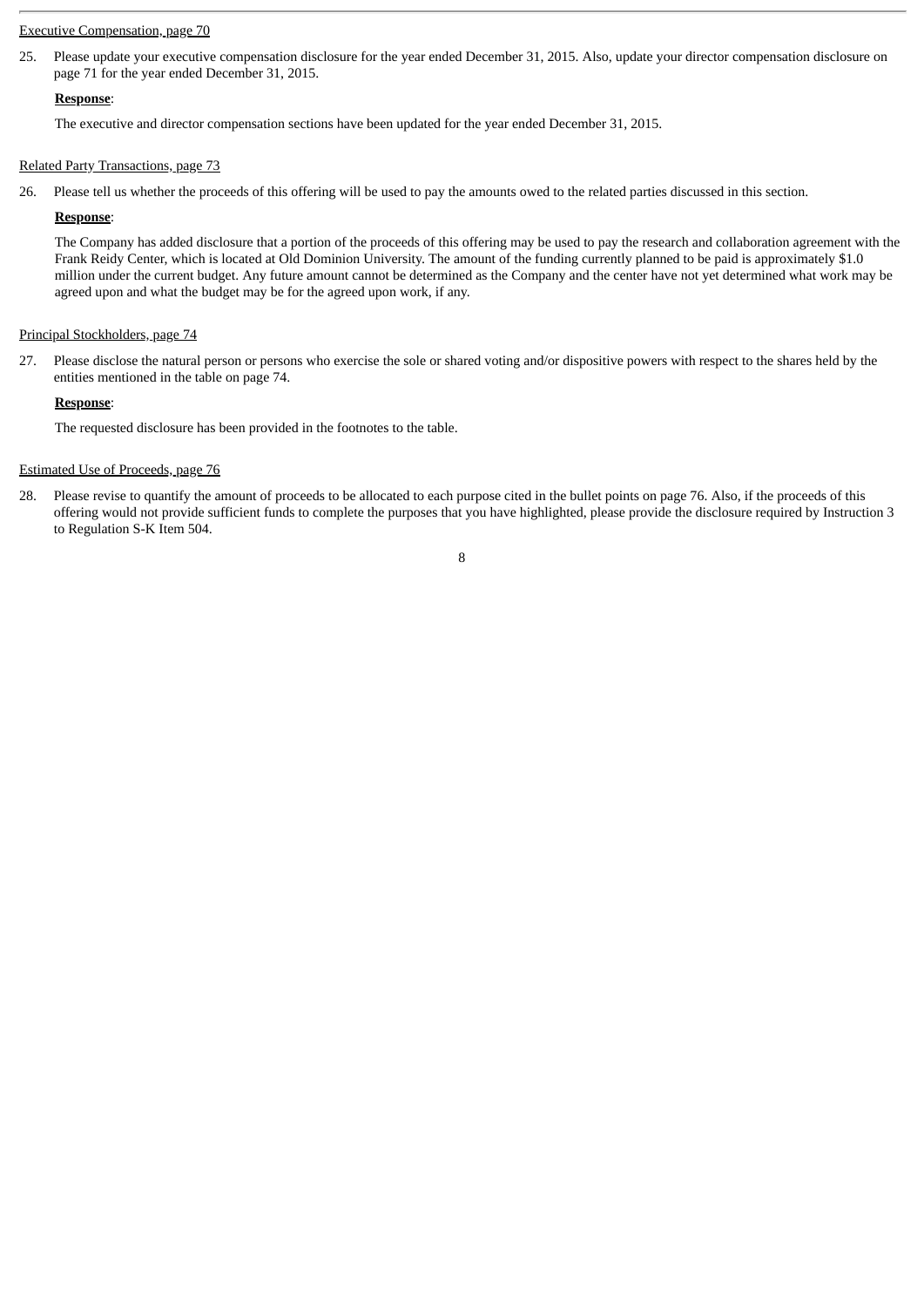#### **Response**:

The Company reviewed Item 504, Use of Proceeds, of Regulation S-K. The Company has allocated amounts to the general categories of (i) ongoing research and product development and (ii) general corporate purposes. Although the Company recognizes that Instruction 3 to Item 504 indicates that there should be allocation to specific purposes, because it is still in the development stage, the Company believes specific allocation would not be meaningful disclosure. The Company is currently developing a basic technological platform for NPES that it believes will have quite a few specific technological applications. These applications will become more clearly defined as we progress the scientific and development aspects of the basic technology. Therefore, the work the Company is doing for one area of applications will have benefit in other areas, and it is anticipated that such work actually will refine or define that and the other areas of application where the technology will be logically applicable. For example, the Company will devote proceeds to pure science research, but this research in the end will have broad applications among the primary applications that it has identified in the business discussion; oncology, dermatology, ablation applications and veterinarian. The same will be true for the deployment of staff, prototype development, clinical testing and FDA licensing. The Company also believes that each of the steps that it will take to achieve one or more products at this stage of development will be difficult to allocate because so much of what it will have to spend of its monetary resources on in the near and somewhat more distant future will depend on results that are obtained in the very near term with these proceeds. Therefore, there is a fundamental uncertainty of allocation to specific purposes at this stage of the Company's development.

#### **Exhibits**

29. Please file as exhibits the license agreement and the research and funding agreements mentioned on page 38 and the lease agreement mentioned on page 44.

#### **Response**:

We have attached as exhibits the license agreements and research and funding agreements, which are subject to a request for confidential treatment.

The Company does not consider the lease to be a material agreement. It was entered into in the ordinary course of business, and currently there are only five months of rent left to be paid. There is ample space available for rent in the current location, so it is not material to the conduct of its business.